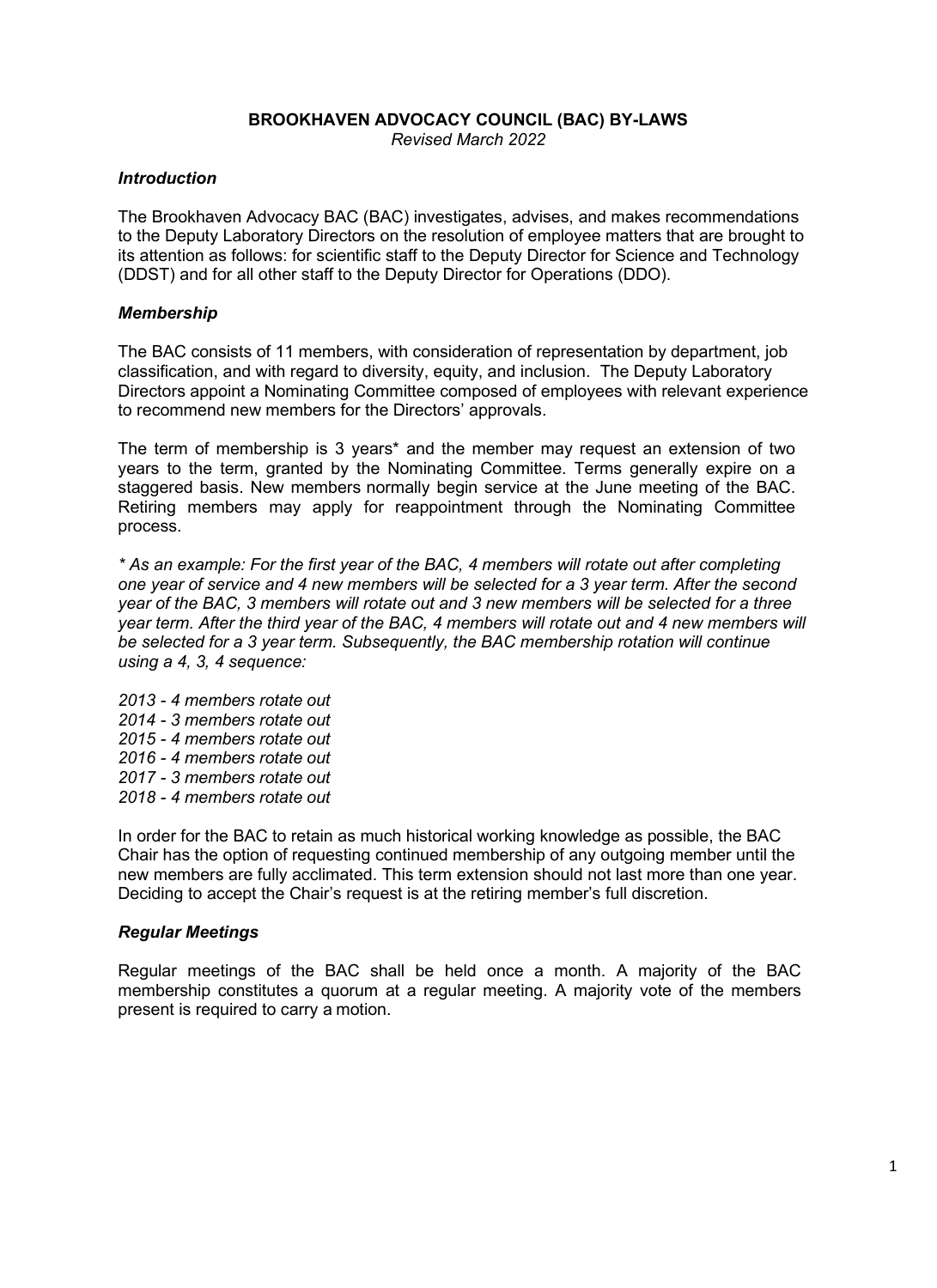# *Roles and Responsibilities*

The BAC shall:

- conduct itself in such a way that employees feel confident that the matter raised will be addressed in a serious, confidential, and timely manner by the BAC.
- communicate with the employee during and following the resolution of their matter to ensure the employee is aware of the prohibition against possible retaliation.

## *Officers*

The BAC shall have 4 officers, a Chair, a Co-Chair, a Secretary, and an Outreach Coordinator. The term of office will be one year from June to May.

Candidates for the officers may be proposed by any member of the BAC and will be voted on at the May meeting. Officers shall be elected with 51% or more of the full voting membership from a slate of candidates provided by the Chairperson prior to the meeting. Any member who cannot attend the May meeting may vote for Officers by faxing, mailing, or delivering a BAC Proxy/Absentee Ballot Form, which will be provided by the Chairperson, to the Chairperson. The BAC Proxy/Absentee Ballot Form must be received by the Chairperson at least 1 hour prior to the start of the meeting at which the election of officers is scheduled to occur. The form may be sent electronically and followed as soon as possible by a hard copy with a signature.

# *Special Election*

In the event that an officer is required to vacate his or her position for any reason during the term, the following process will apply:

- If the office of Chair is vacated, the Co-Chair will proceed into succession to the office of Chair.
- If the office of Co-Chair, Secretary, or Outreach Coordinator is vacated, the Chair has the ability to appoint an interim Co-Chair, Secretary or Outreach Coordinator until a special election is held.
- If the current Secretary or Outreach Coordinator wishes to accept a nomination for another position that initiated the special election, their current position must be considered vacant for election purposes and be included on the ballot.

The special election will be called by the Chair and will follow the process established under the *Officers* section of this document.

The Chair is responsible for the conduct of the meetings, the preparation of the agenda, the calling of special meetings, the appointment of subcommittees, and the transmittal of formal reports and recommendations.

The Co-Chair replaces the Chair when absent, assuming all of the duties of the Chair.

The Secretary is responsible for records of BAC membership, for minutes of meetings, and for notices of meetings, which must be in writing.

The Outreach Coordinator is responsible for disseminating information about the BAC through public avenues such as the website and Monday Memo. Additionally, recruitment activities are coordinated through this office.